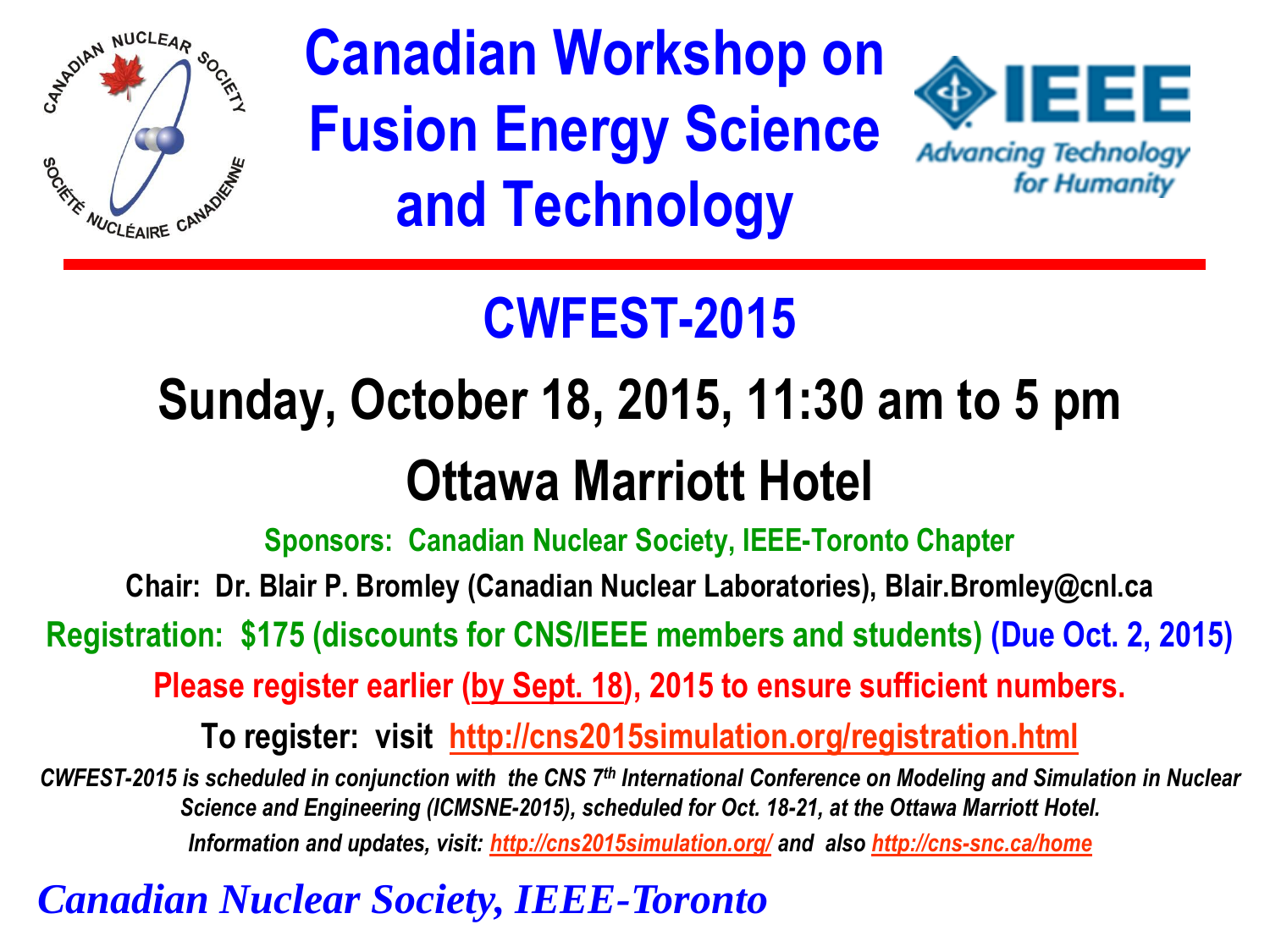



- **\$175 - Regular (no discounts)**
- **\$120 - CNS or IEEE Members, or Students**
- **\$75 - CNS/IEEE Student members,**
- **\$75 - ICSMNE Registrants (still must register separately)**
- **\$75 - CWFEST Speakers**

**Space is Limited (100 max)**

**Registration Deadline: Friday, October 2, 2015**

*! However, please register earlier (by Sept. 18, 2015) to ensure sufficient numbers !*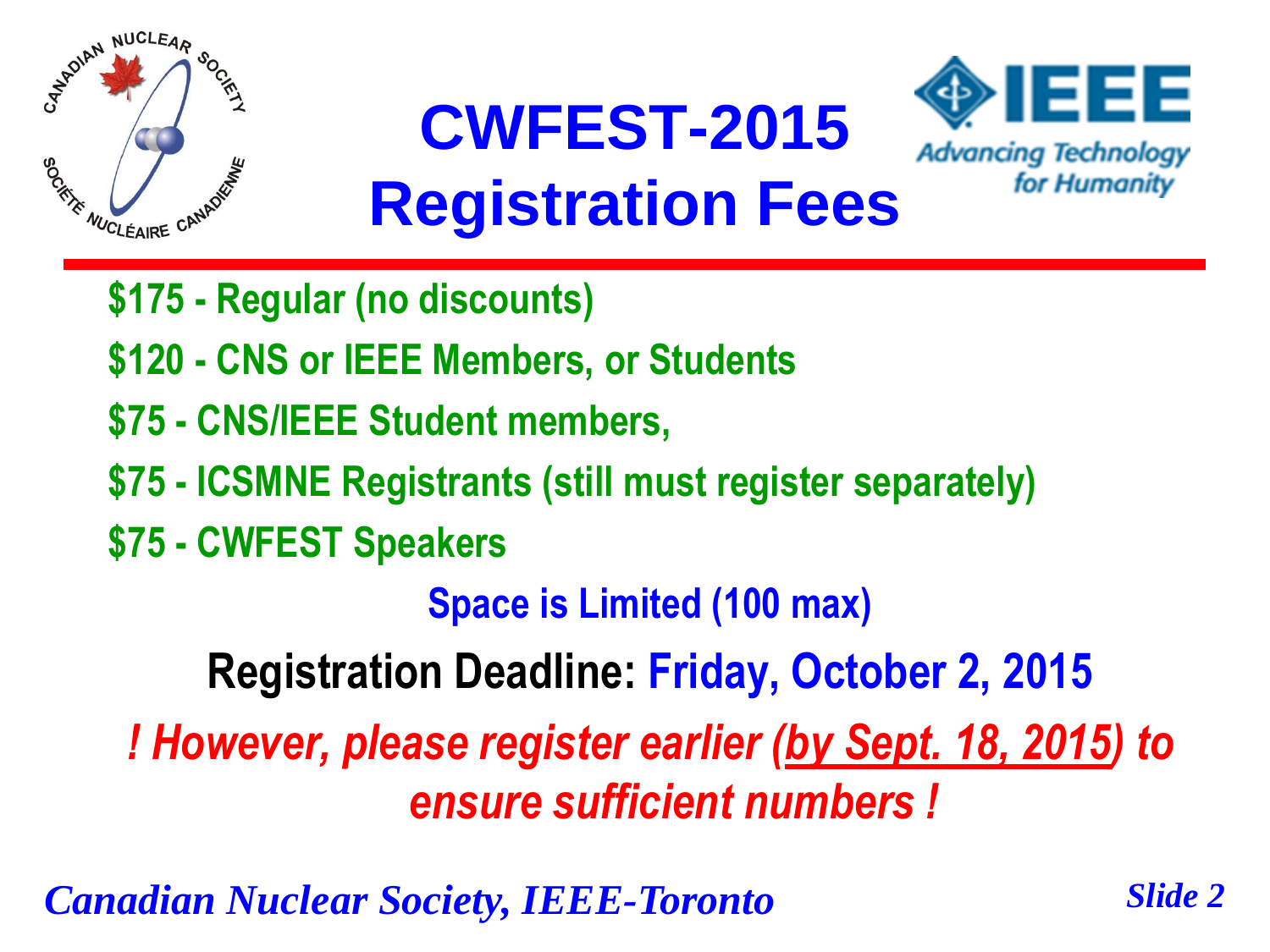

## **CWFEST-2015 How to Register**



- **Go to registration website for ICSMNE-2015:**
	- **http://cns2015simulation.org/registration.html**
		- **Fill in information boxes appropriate for CWFEST-2015.**
	- **In addition, please send an email to the following to confirm your registration:**
		- **[Blair.Bromley@cnl.ca](mailto:Hossam.Gaber@uoit.ca)**
	- **Even if you are already registered for ICSMNE-2015, you must register separately for CWFEST-2015 if you want to attend.**
- **To get discount for IEEE/CNS members and students, provide evidence:**
	- **CNS (or IEEE) membership number (or other record) confirming membership in good standing for 2015.**
	- **Email from university (or other record) confirming enrollment in 2015.**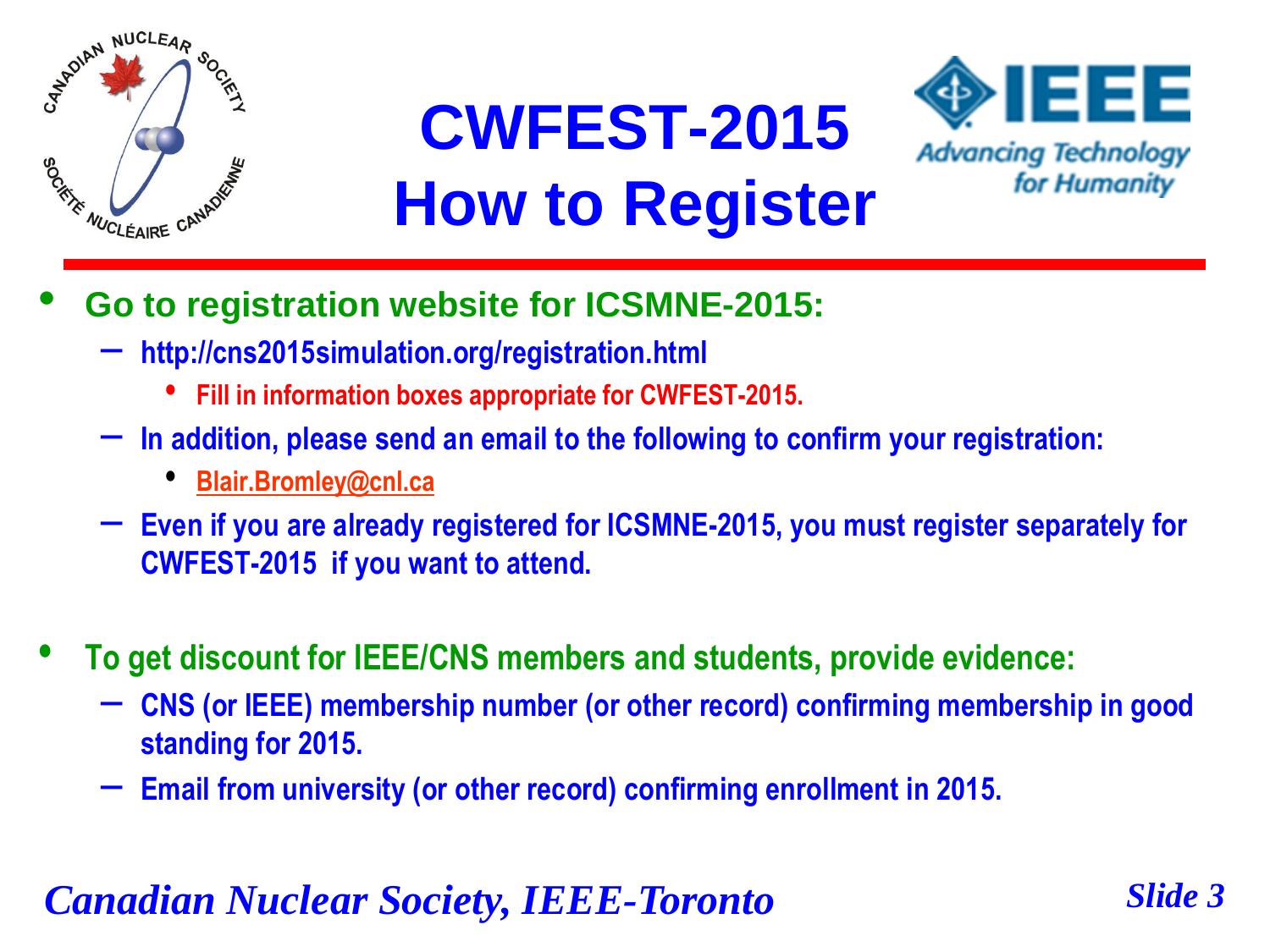





- **To bring together various researchers, entrepreneurs, enthusiasts, and potential stakeholders in both the public and private sector.**
- **To exchange and share information about progress in fusion science and technology research and development in Canada, and within the international community.**
- **To provide an opportunity for various individuals interested in fusion science and technology to network.**
- **To provide background information and education for students attending.**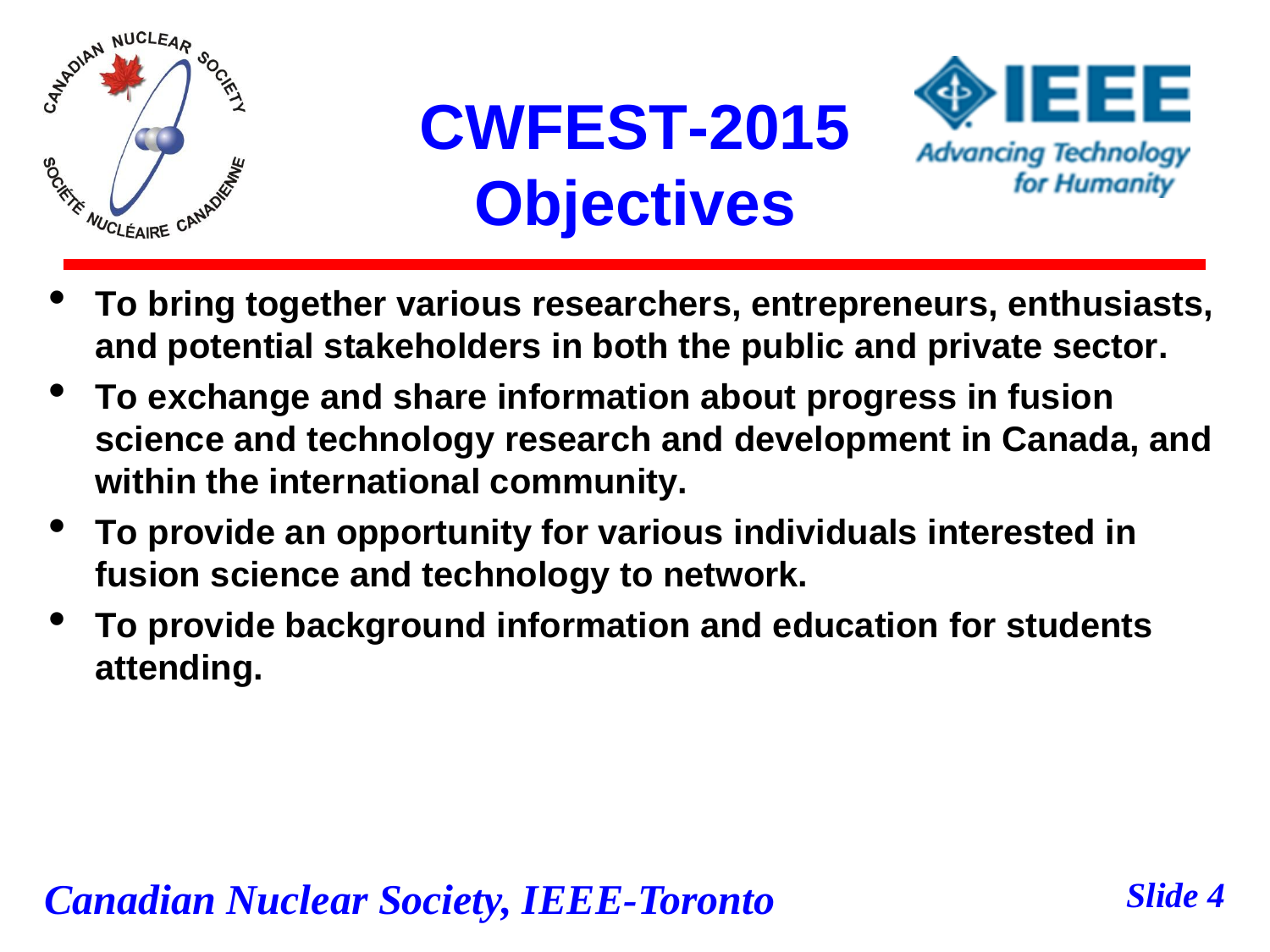

- **Ottawa Marriott Hotel, 100 Kent St, Ottawa, ON K1P 5R7, Canada**
- **613-238-1122**
- **[http://www.marriott.com/hotels/travel/yowmc-ottawa-marriott](http://www.marriott.com/hotels/travel/yowmc-ottawa-marriott-hotel/)[hotel/](http://www.marriott.com/hotels/travel/yowmc-ottawa-marriott-hotel/)**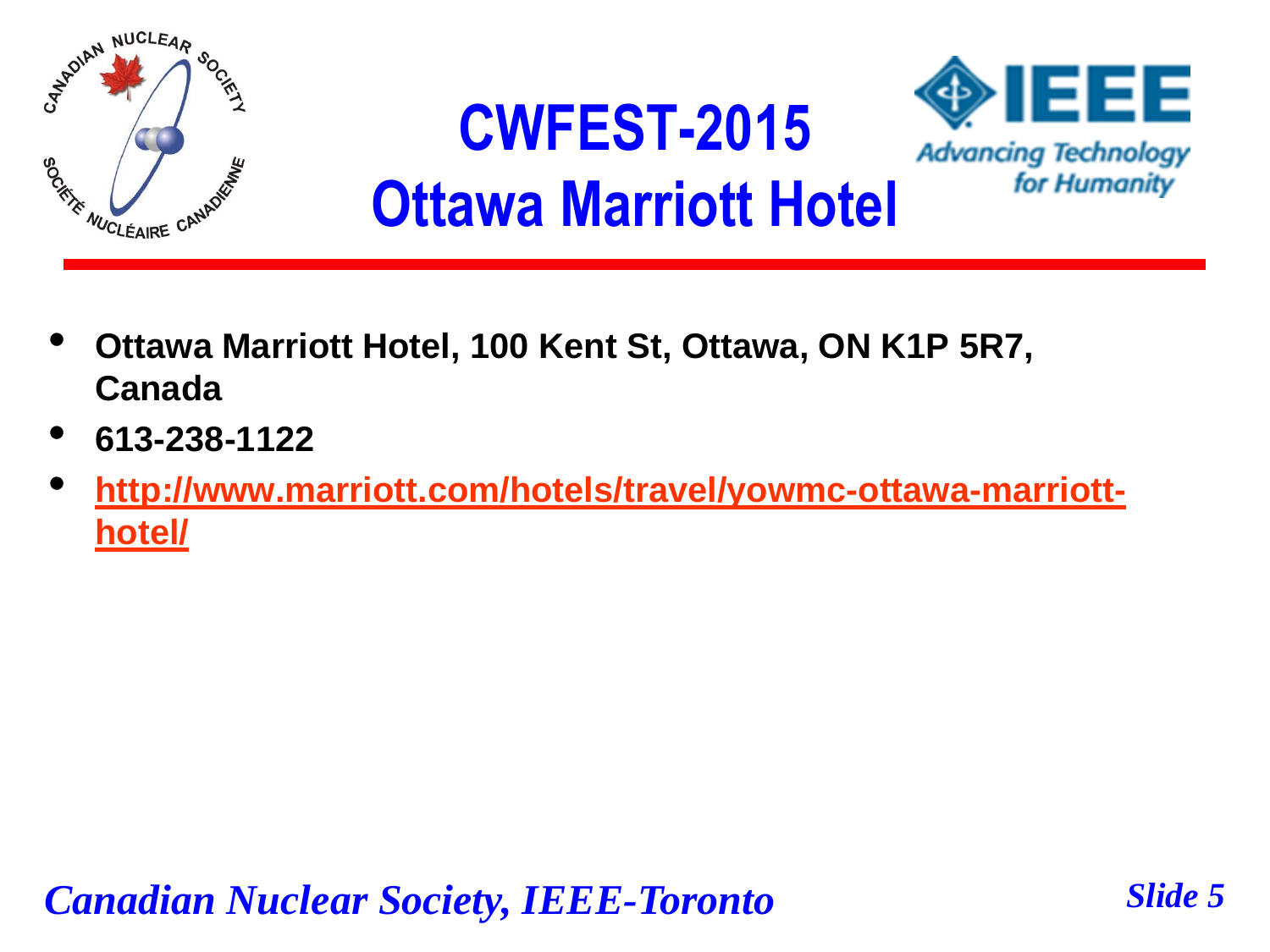





**11:30 am - 12:30 pm: Check-in, Meet & Greet, Lunch 12:30 pm – 12:45 pm: Introductions / Safety Brieffing 12:45 pm - 4:30 pm: Speakers (6 invited + 2 contributed) 4:30 pm – 5:00 pm: Panel Discussion with Speakers 5:00 pm - 5:15 pm : Wrap-up, Group Photo 6:00 pm: ICMSNSE Welcome Reception – Summit Room**

### *11:30 am – 4:45 pm: Coffee/Tea/Beverages available.*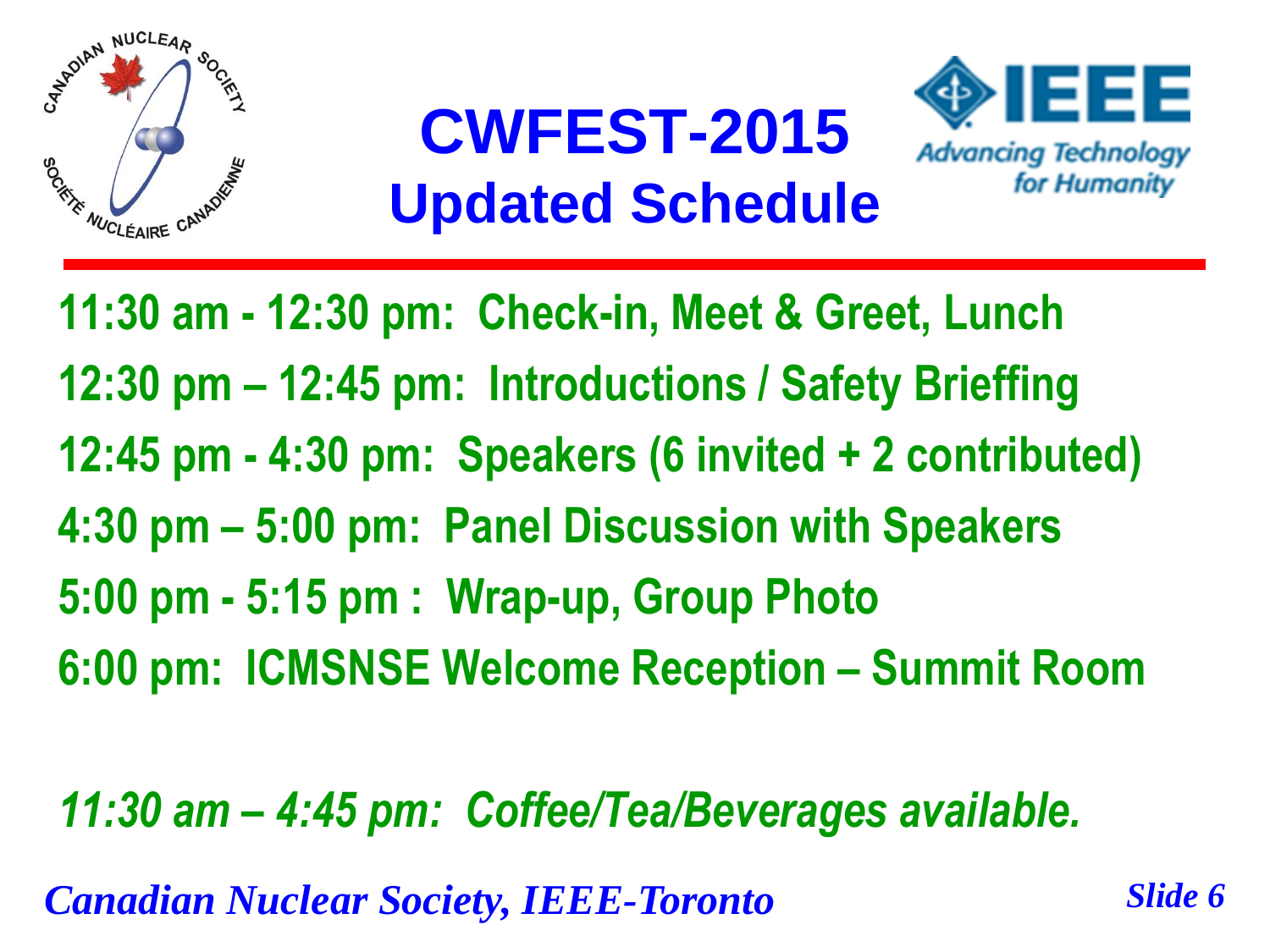

## **CWFEST-2015 Speakers**



- **Professor Robert Fedosejevs, University of Alberta.**
- **Mr. Reza Behbahani, University of Saskatchewan**
- **Dr. Sandra J. Brereton, Lawrence Livermore National Laboratory (LLNL)**
- **Mr. Brendan Cassidy, General Fusion, Burnaby, BC.**
- **Dr. Hugh Boniface, Canadian Nuclear Laboratories (CNL)**
- **Dr. Blair P. Bromley, Canadian Nuclear Laboratories (CNL)**
- *Mr. Paul Labbe, Defence Research Development Canada (DRDC)*
- *Dr. James Klein, Savannah River National Laboratory (SRNL)*
- **Domestic and international experts on various topics pertaining to fusion energy science and technology.**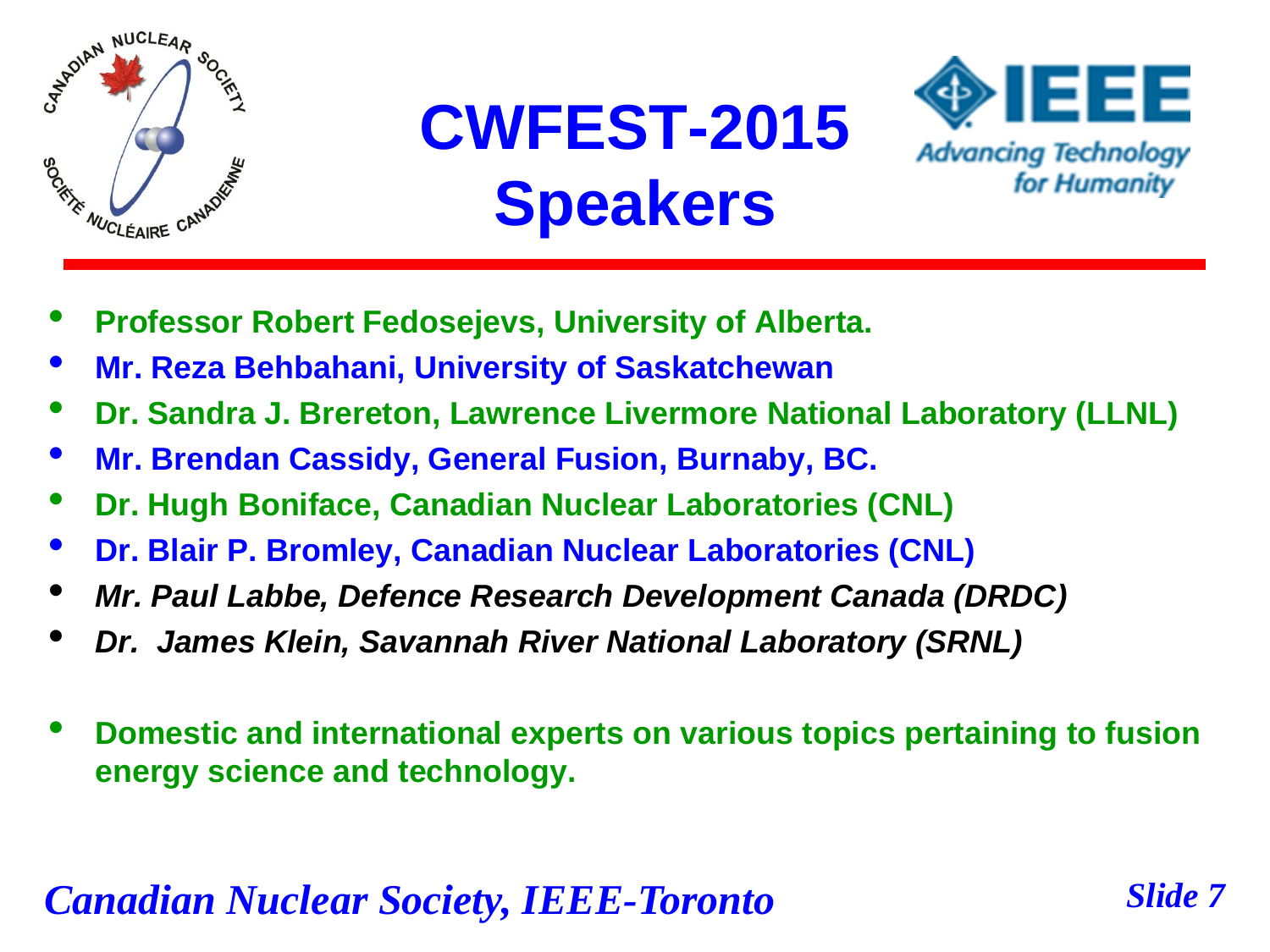

- **Professor Robert Fedosejevs, University of Alberta.**
	- **"Update on Fast Ignition Laser Fusion Energy"**
- **Mr. Reza Behbahani, University of Saskatchewan**
	- **"Fusion Research on Tokamak and Dense Plasma Focus Devices"**
- **Dr. Sandra J. Brereton, Lawrence Livermore National Laboratory (LLNL)**
	- **"Operational Experience at the National Ignition Facility (NIF)"**
- **Mr. Brendan Cassidy, General Fusion, Burnaby, BC.**
	- **"Progress in Acoustically-Driven Magnetized Target Fusion Technology at General Fusion"**
- **Dr. Hugh Boniface, Canadian Nuclear Laboratories (CNL)**
	- **"Update on Tritium Handling Technology"**
- **Dr. Blair P. Bromley, Canadian Nuclear Laboratories (CNL)**
	- **"Studies of Thorium Blanket Lattices for Hybrid Fusion-Fission Reactors"**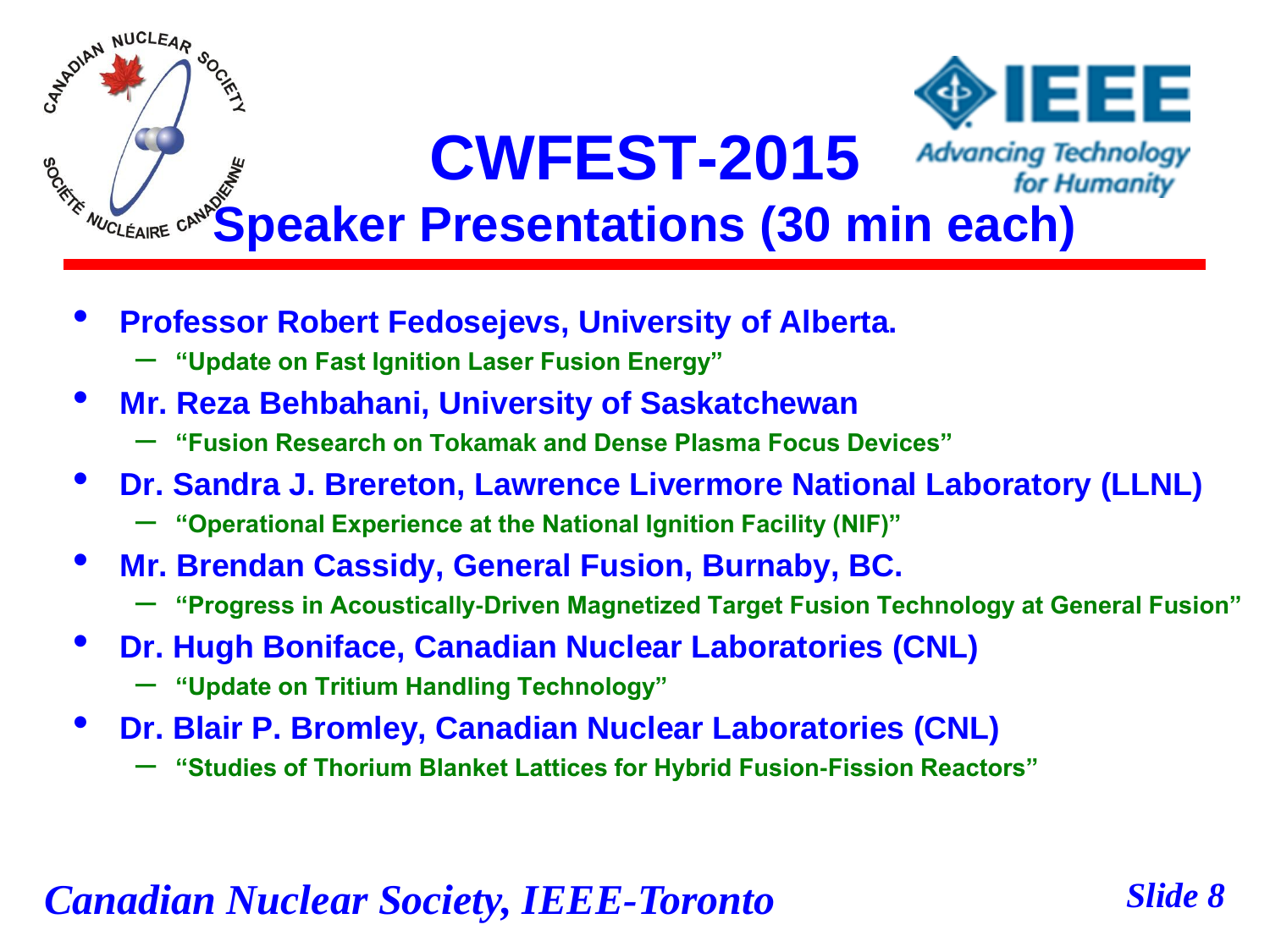

- *Mr. Paul Labbe, Defence Research Development Canada (DRDC)*
	- *"Emerging Energy Technologies to Support the Canadian Armed Forces of Tomorrow"*
- *Dr. James Klein, Savannah River National Laboratory (SRNL)*

– *"Update on 11th International Conference on Tritium Science&Technology (TRITIUM 2016)"*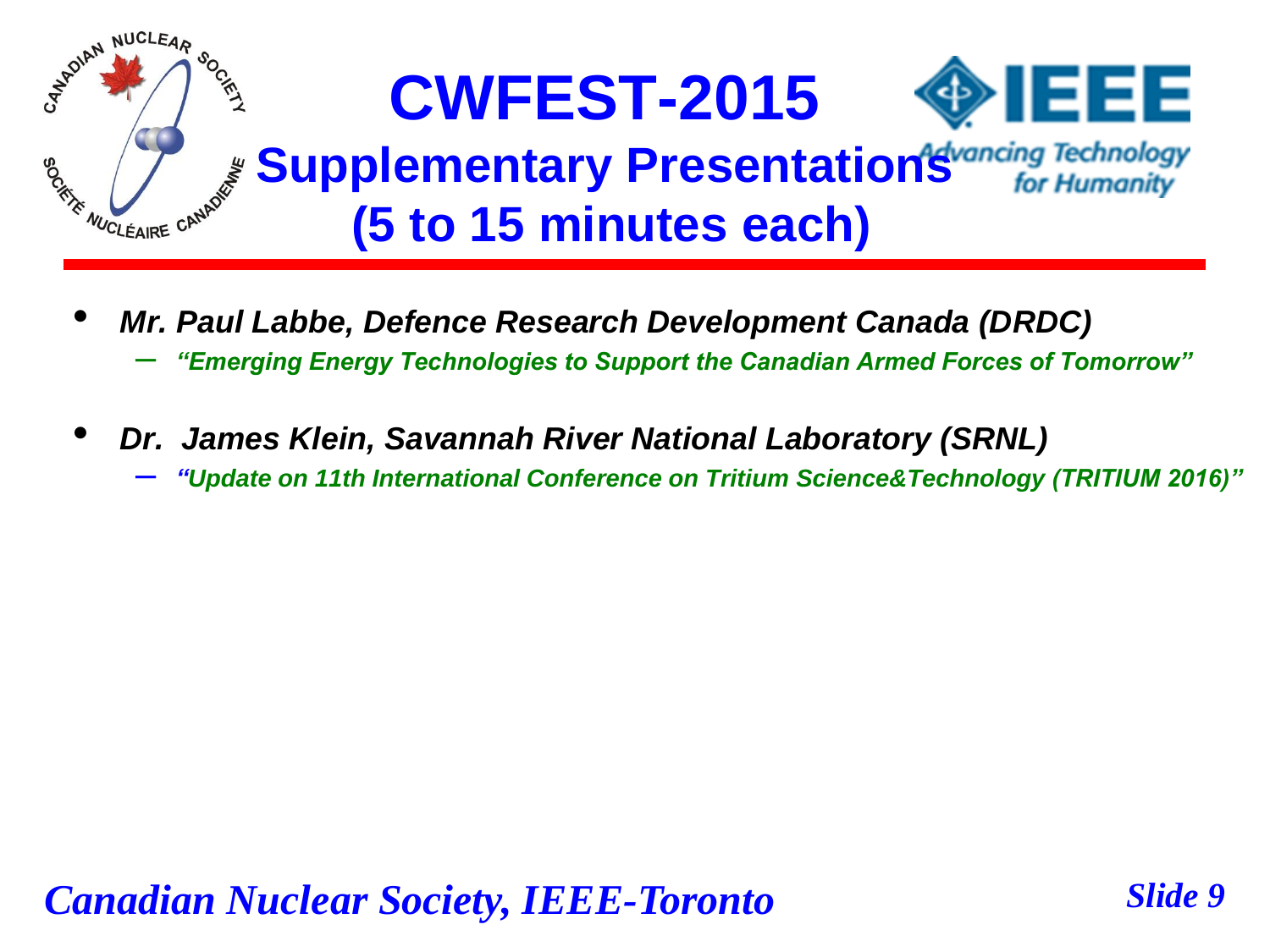





**Roles and Activities for Speaker:**

- **Give ~25 minute presentation + 5 minutes for immediate questions.**
- **Description of work relating to fusion energy S&T.**
- **Status report on progress (past and present).**
- **Key technical and non-technical issues to address.**
- **Plans for the future.**
- **Perspective on lessons learned, where things are going, what can be done, options for Canada & abroad.**
- **Be part of panel discussion and Q&A session.**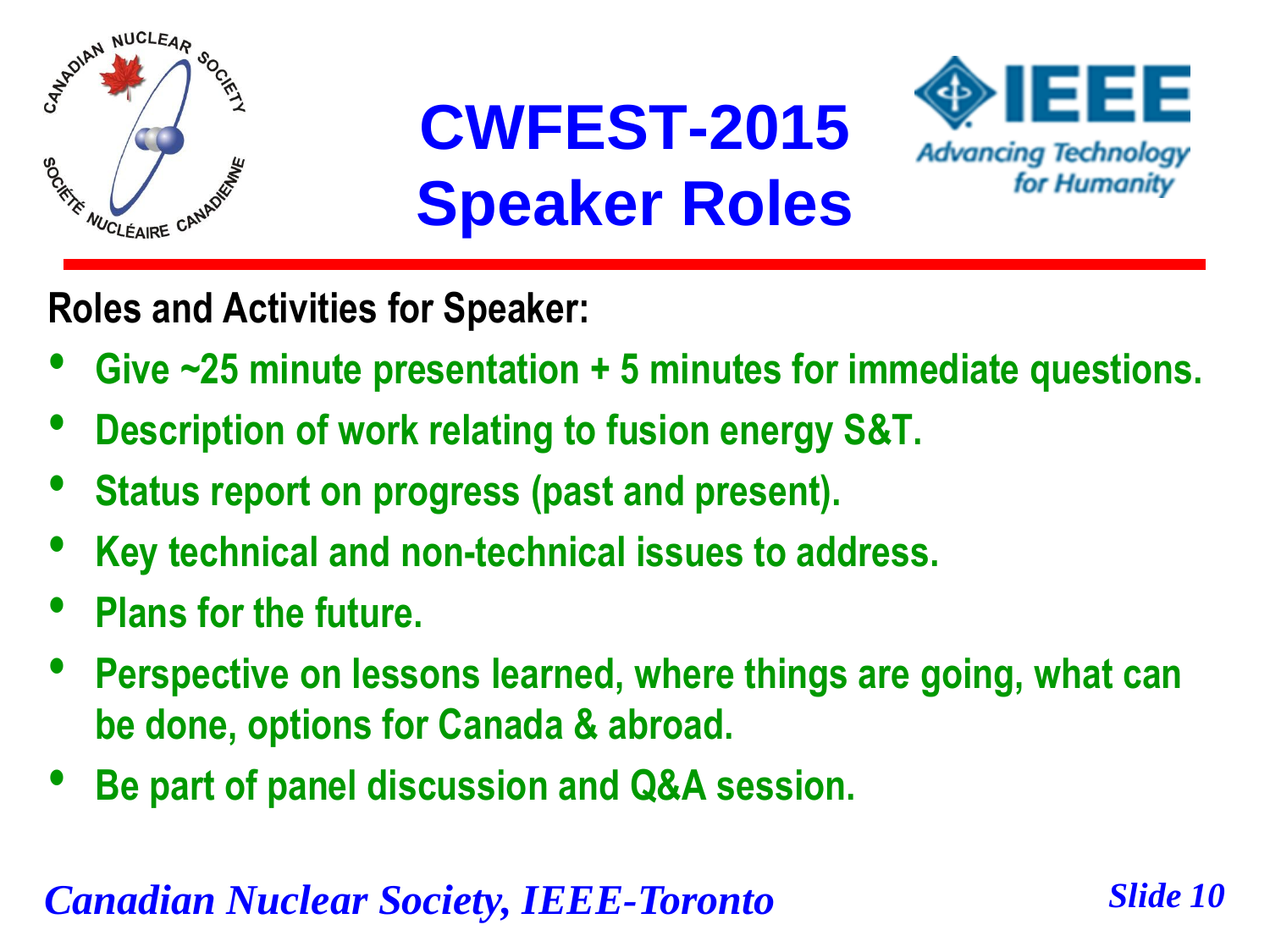

**CWFEST-2015** 



### **CNS-FSTD Executive**

| Dr. Blair P. Bromley    | <b>Canadian Nuclear Laboratories</b> |
|-------------------------|--------------------------------------|
| <b>Terry Price</b>      | <b>UOIT</b>                          |
| <b>Peter Schwanke</b>   | Candu Energy Inc.                    |
| Prof. Chijin Xiao       | University of Saskatchewan           |
| Prof. Robert Fedosejevs | <b>University of Alberta</b>         |
| <b>Michael Delage</b>   | <b>General Fusion</b>                |
| <b>David Malcolm</b>    | Retired                              |
| Prof. Jordan Morelli    | <b>Queen's University</b>            |
| Prof. Hossam Gaber      | <b>UOIT</b>                          |
| <b>Andrew Wallace</b>   | <b>HOPE Innovations</b>              |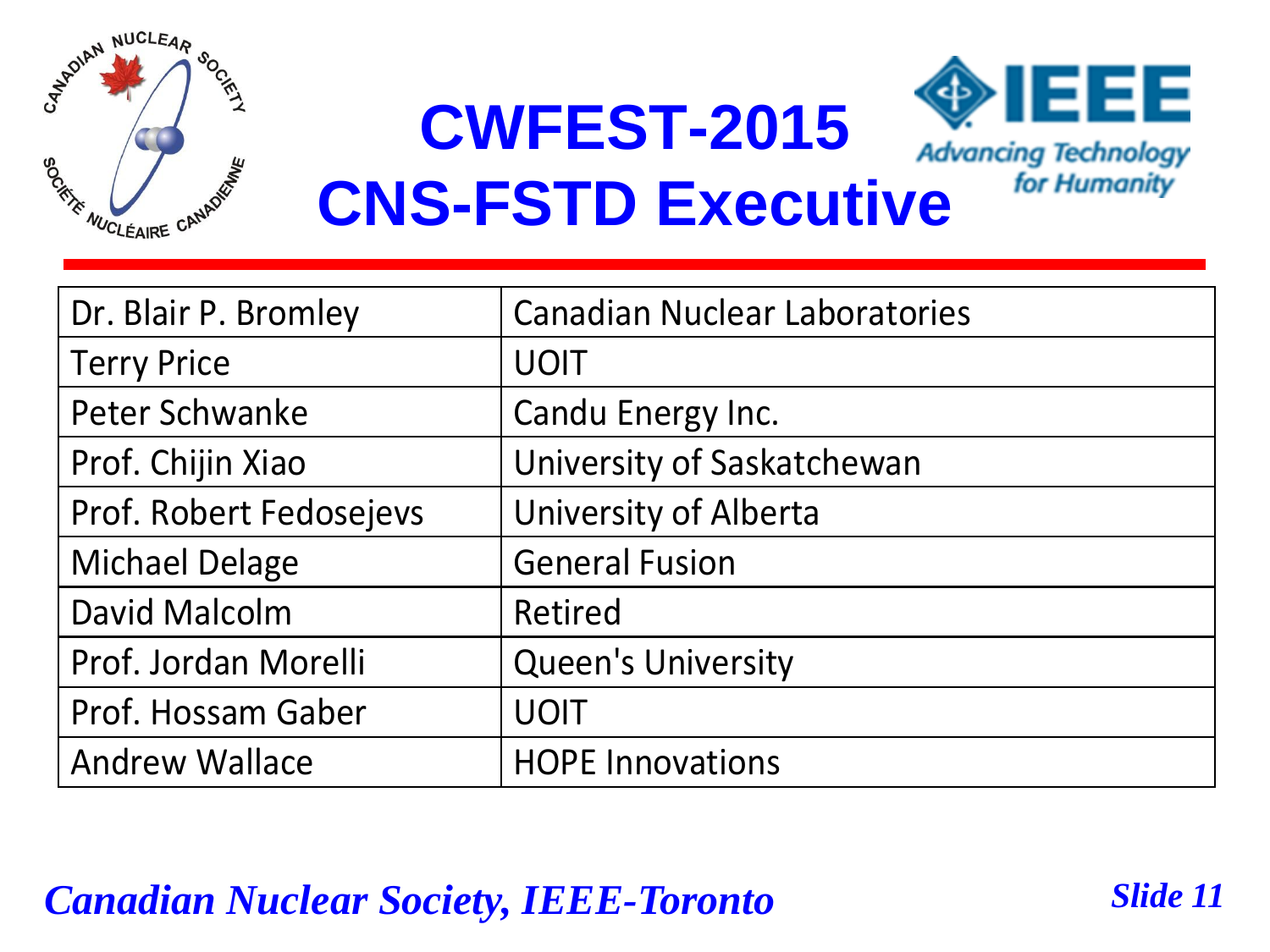

- **Emergency Exits.**
- **Buddy System.**
- **Escape Route – Where to Meet.**
- **Washrooms.**
- **Who knows First Aid?**
- **Emergency Telephones.**
- **Traffic Safety –** *No Hurry – No Worry***.**
- **Avoid distractions – Cell Phones / Texting.**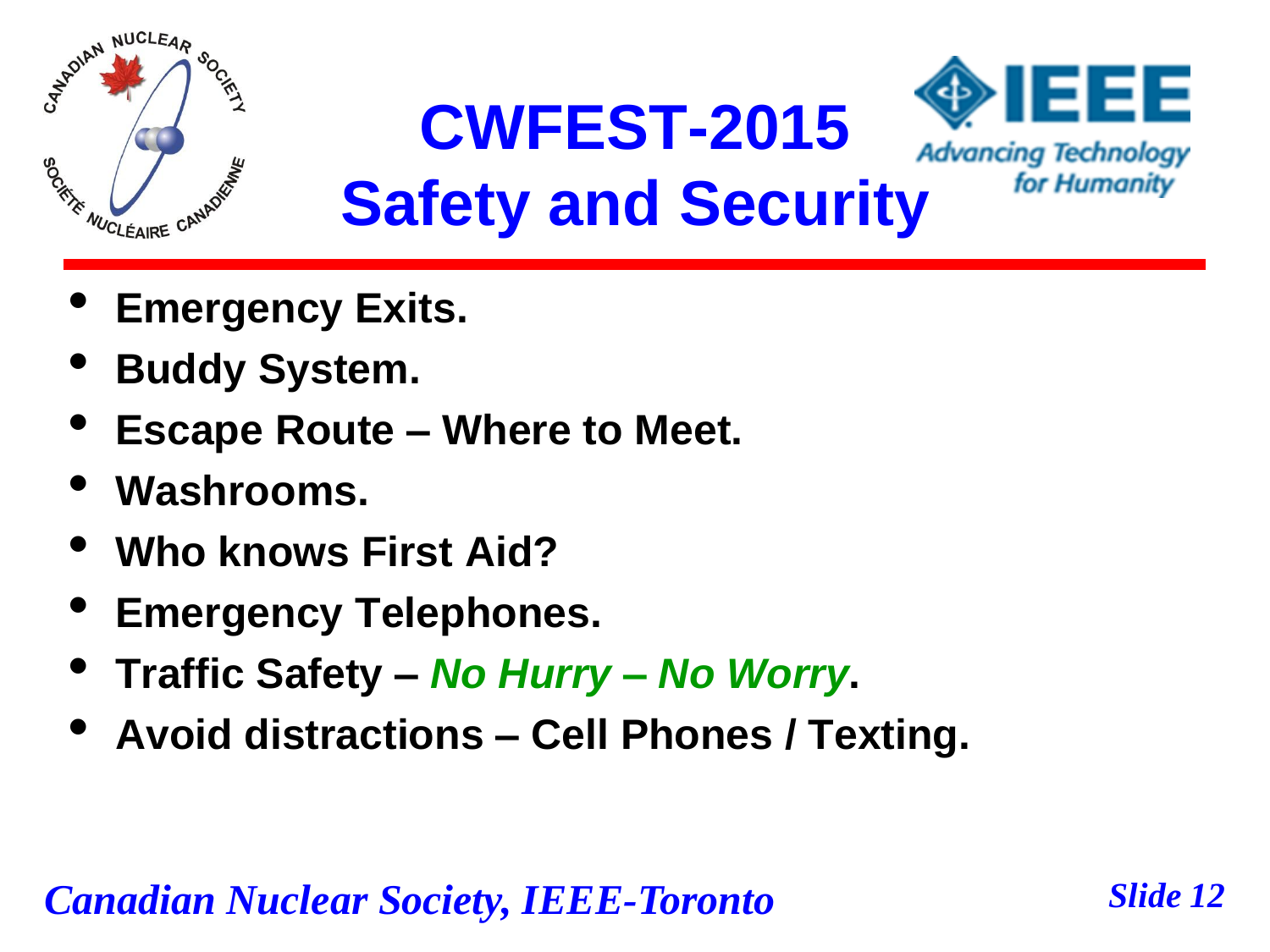



- **We are in Room Cartier 1, Ottawa Marriott** – **100 Kent Street, Ottawa**
- **Washrooms.**
- **Who knows First Aid?**
- **Escape Route for Fire – Where to Meet.**
- **Buddy System.**
- **Emergency Telephones.**
- *Traffic Safety – No Hurry – No Worry.* – *Avoid distractions – Cell Phones / Texting.*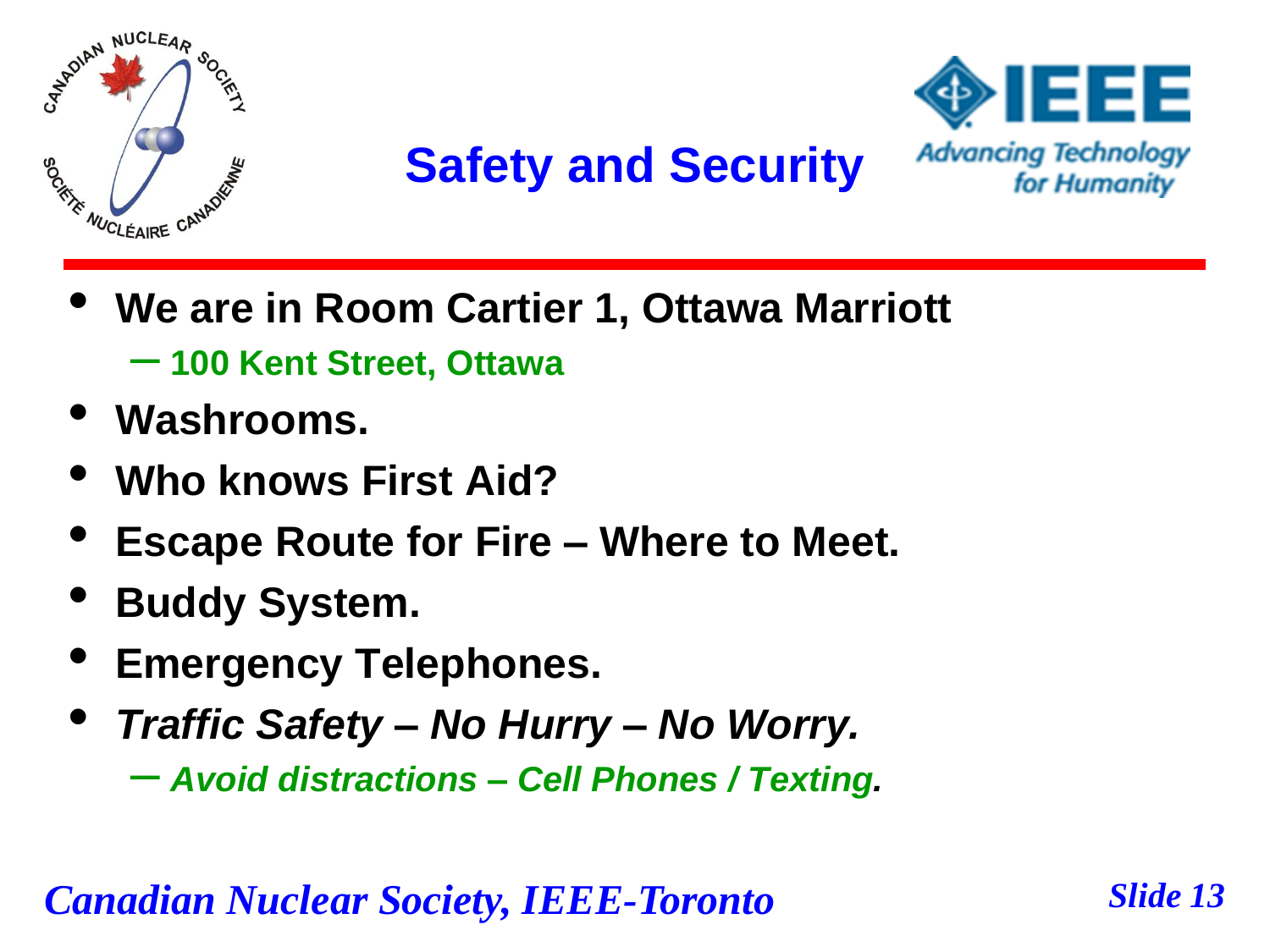

- **Dr. Blair P. Bromley (CNL), Chair, CNS-FSTD**
- **CNS-FSTD Executive Members.**
- **Many thanks to:**
	- **ICMSNE-2015 Organizers, with special thanks to:**
		- *Elisabeth Varin, Ben Rouben, Mohamed Younis*
		- *Adriaan Buijs, Bob Sullivan*
	- **CNS and IEEE.**
	- **All volunteers and assistants.**
	- **Speakers, attendees, and their supporting organizations.**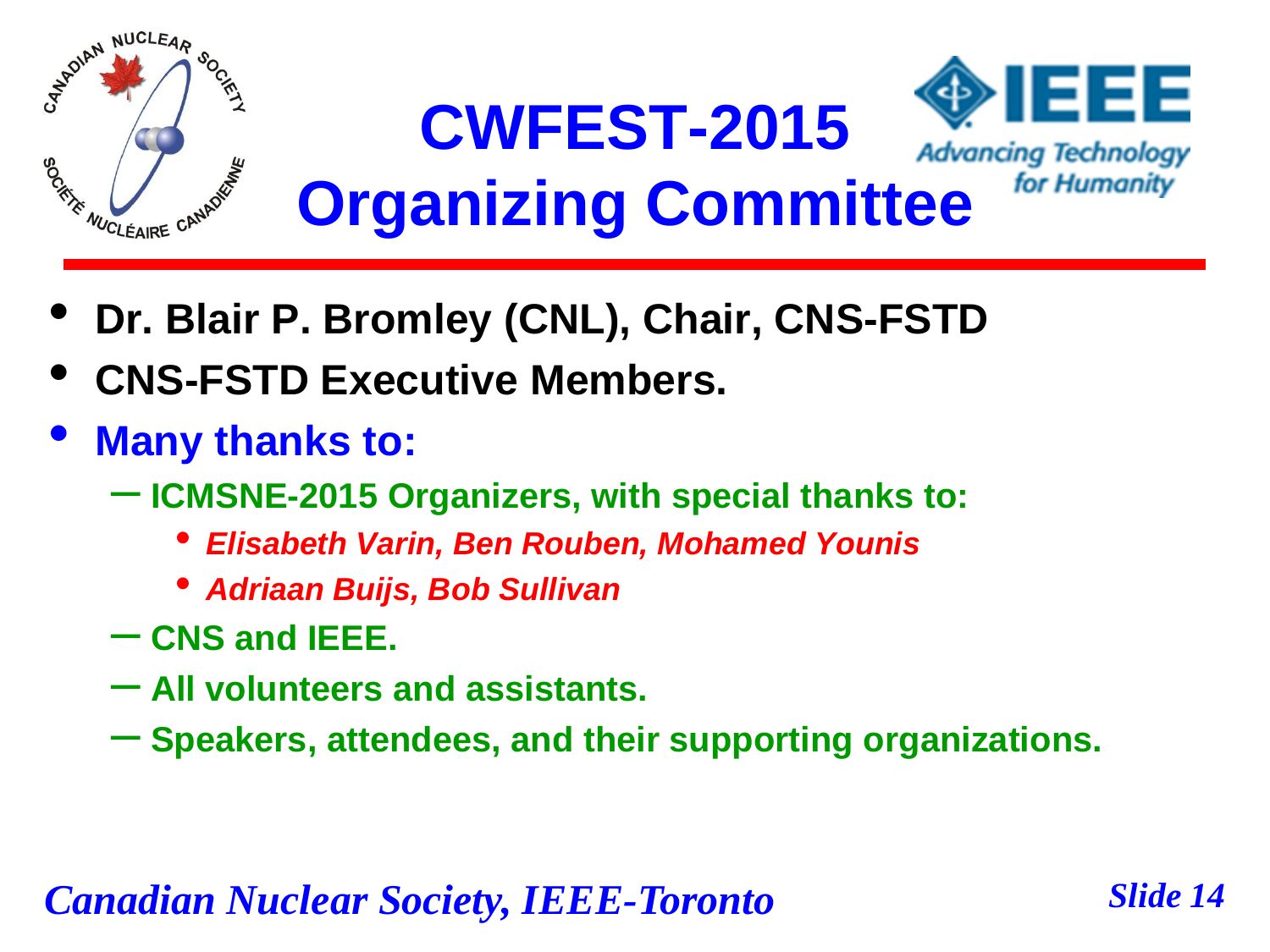

# **CWFEST-2013 Opening Remarks**



- **Self-Introduction.**
- **Thanks to you for coming.**
- **Thanks to all speakers, volunteers, CNS/IEEE.**
- **Goal: Bring Fusion People Together in Canada**
	- **Researchers, educators, students, enthusiasts.**
	- **Entrepreneurs, industrialists, investors, etc.**
	- **Vendors, manufacturers, utilities.**
	- **Encourage communication and future cooperation and collaboration. Move Fusion into the Mainstream.**
- **<sup>2</sup> nd CWFEST. Hope to hold it again, in 2017 (CNS / Niagara Falls)**
- **Busy day, many interesting presentations.**
- **Let's Roll!**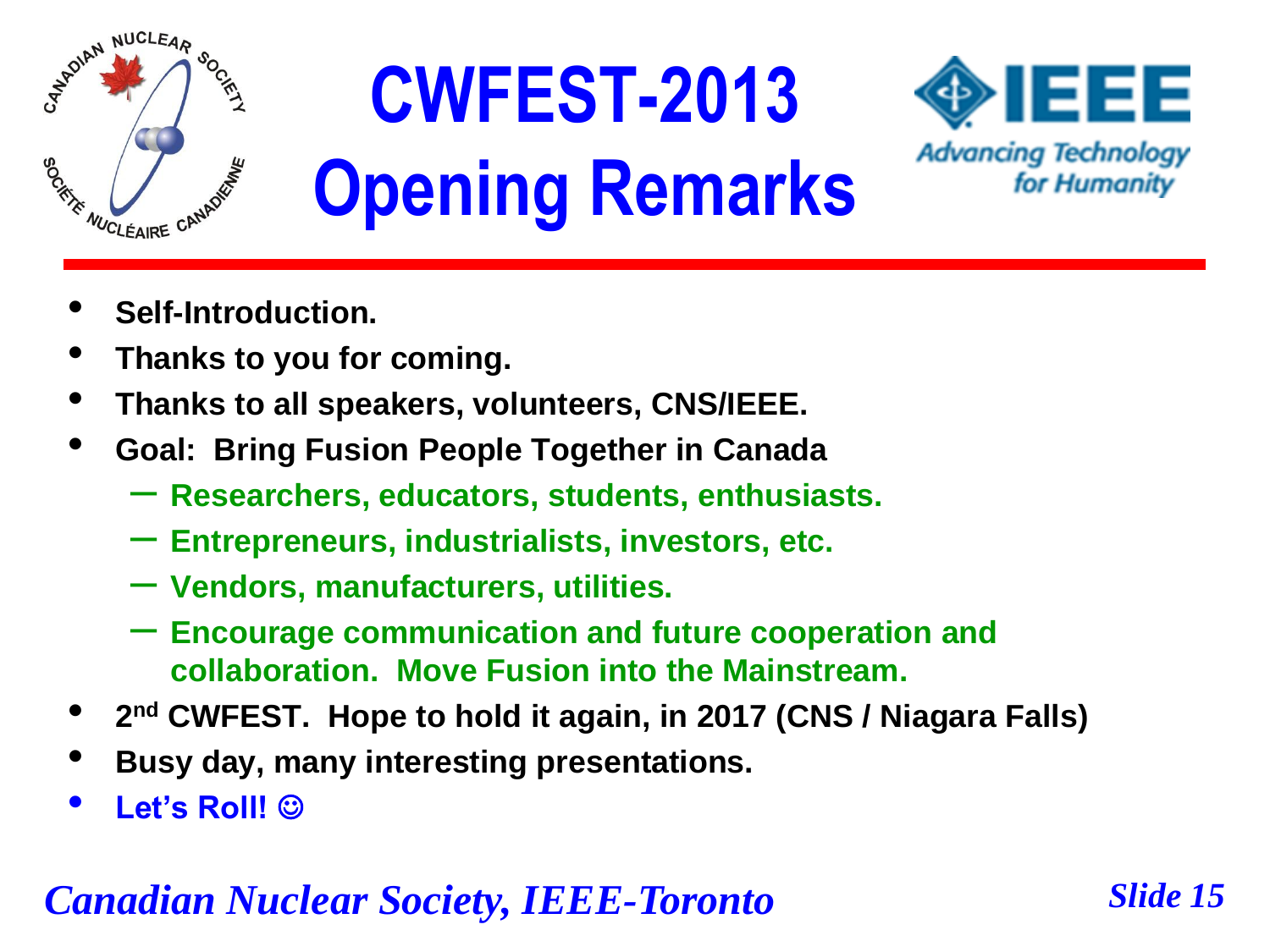





• **See slides below.**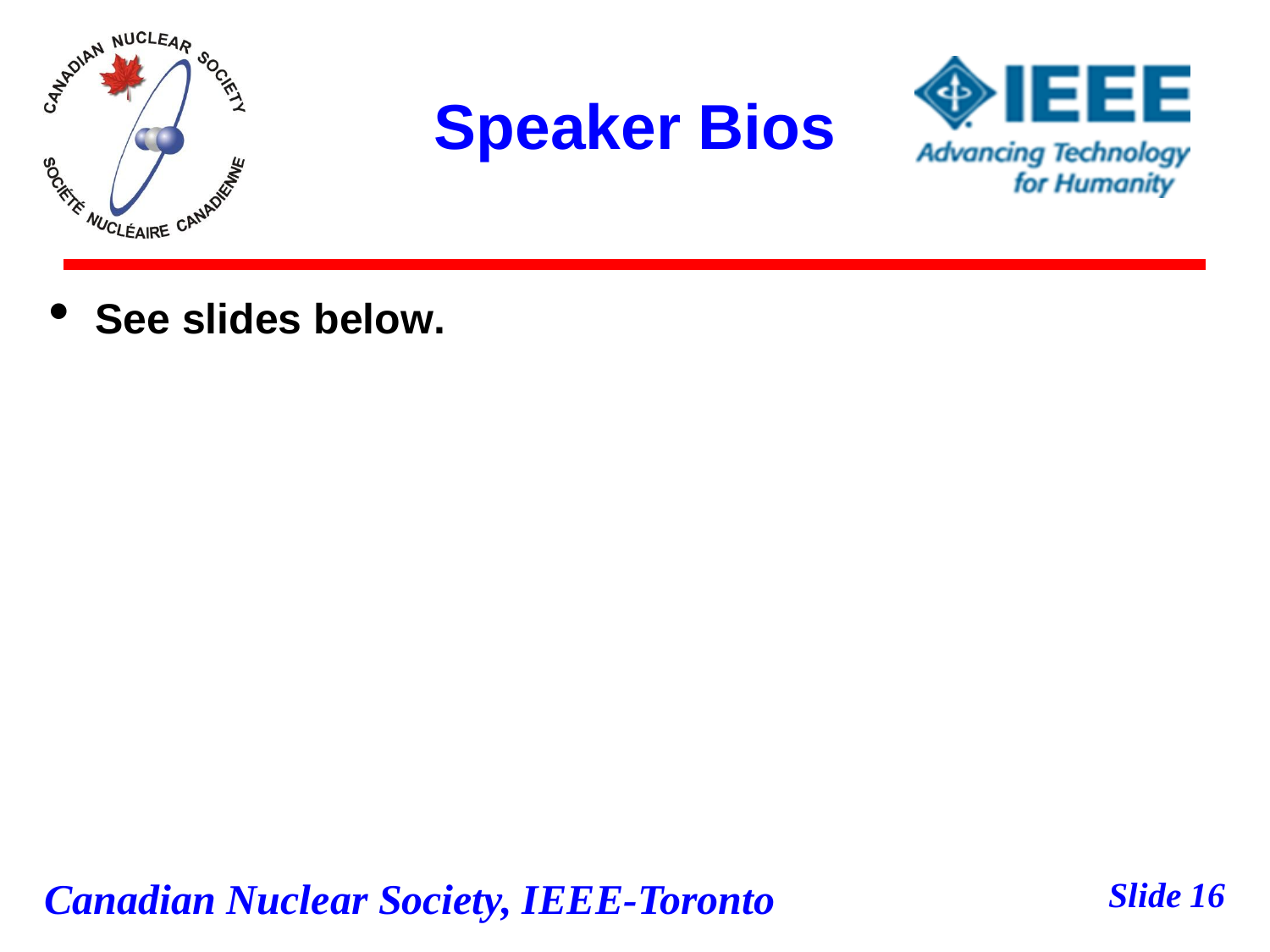

### **Update on Fast Ignition Laser Fusion Energy**



### **Professor Robert Fedosejevs**

- **Department of Electrical and Computer Engineering, University of Alberta.**
- **VP, Canadian Association of Physicists**
- **B.Sc. and PhD., University of Toronto**
- **<sup>1974</sup>– present, research on laser plasma interactions related to laser fusion: (absorption, hydrodynamics, x-rays, particle generation, laser-plasma instabilities, fast ignition and shock ignition)**
- **Infrared CO2 lasers; ultraviolet KrF lasers; ultra-short Petawatt glass laser systems.**

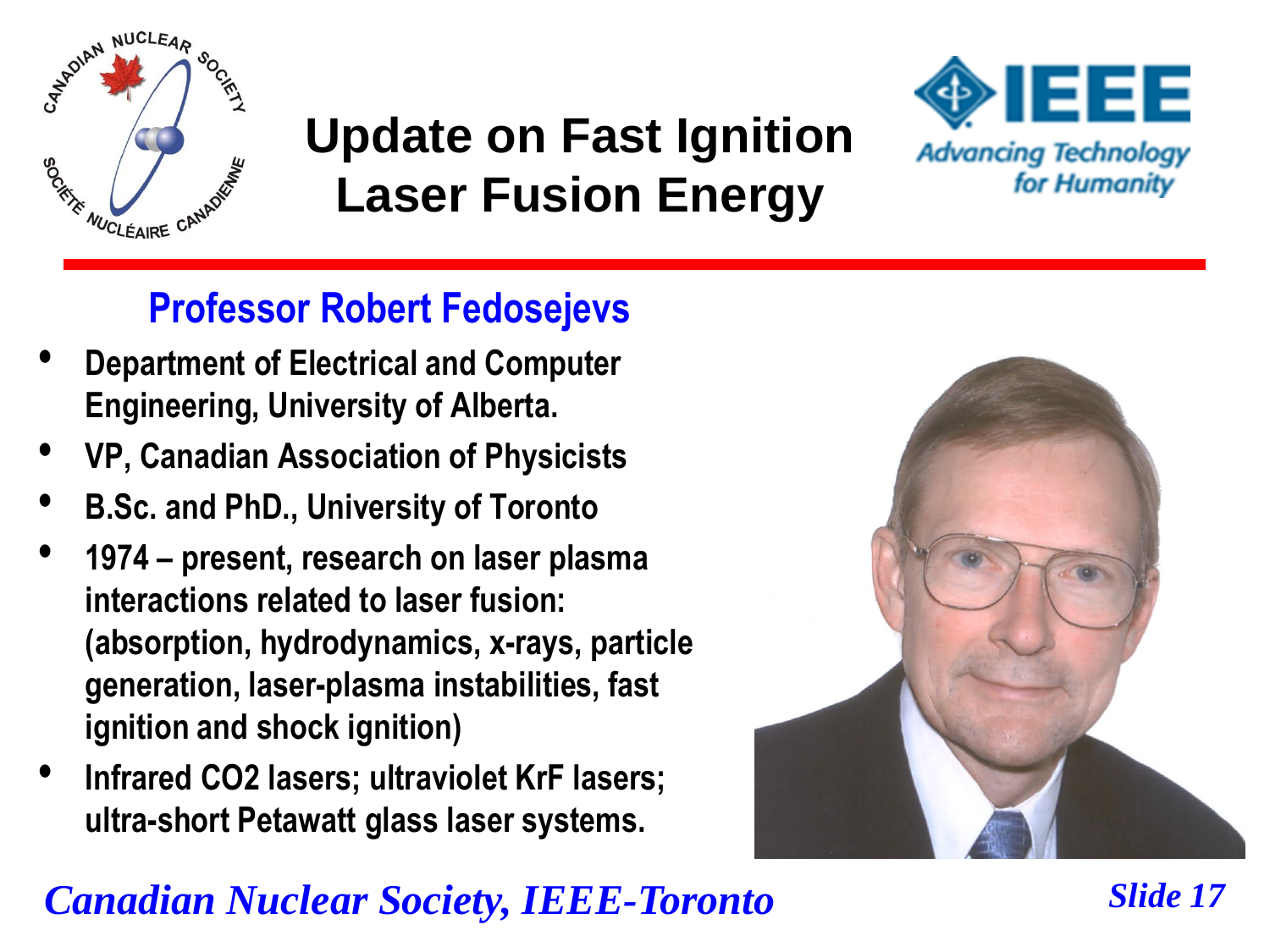

### **Fusion Research on Tokamak and Dense Plasma Focus**



#### **Reza Behbahani**

- **PhD. Candidate, Department of Physics and Engineering Physics, University of Saskatchewan**
- **Plasma physics, pulsed power, diagnostics, surface interactions, Tokamaks, plasma focus devices.**
- **12 publications since 2009.**

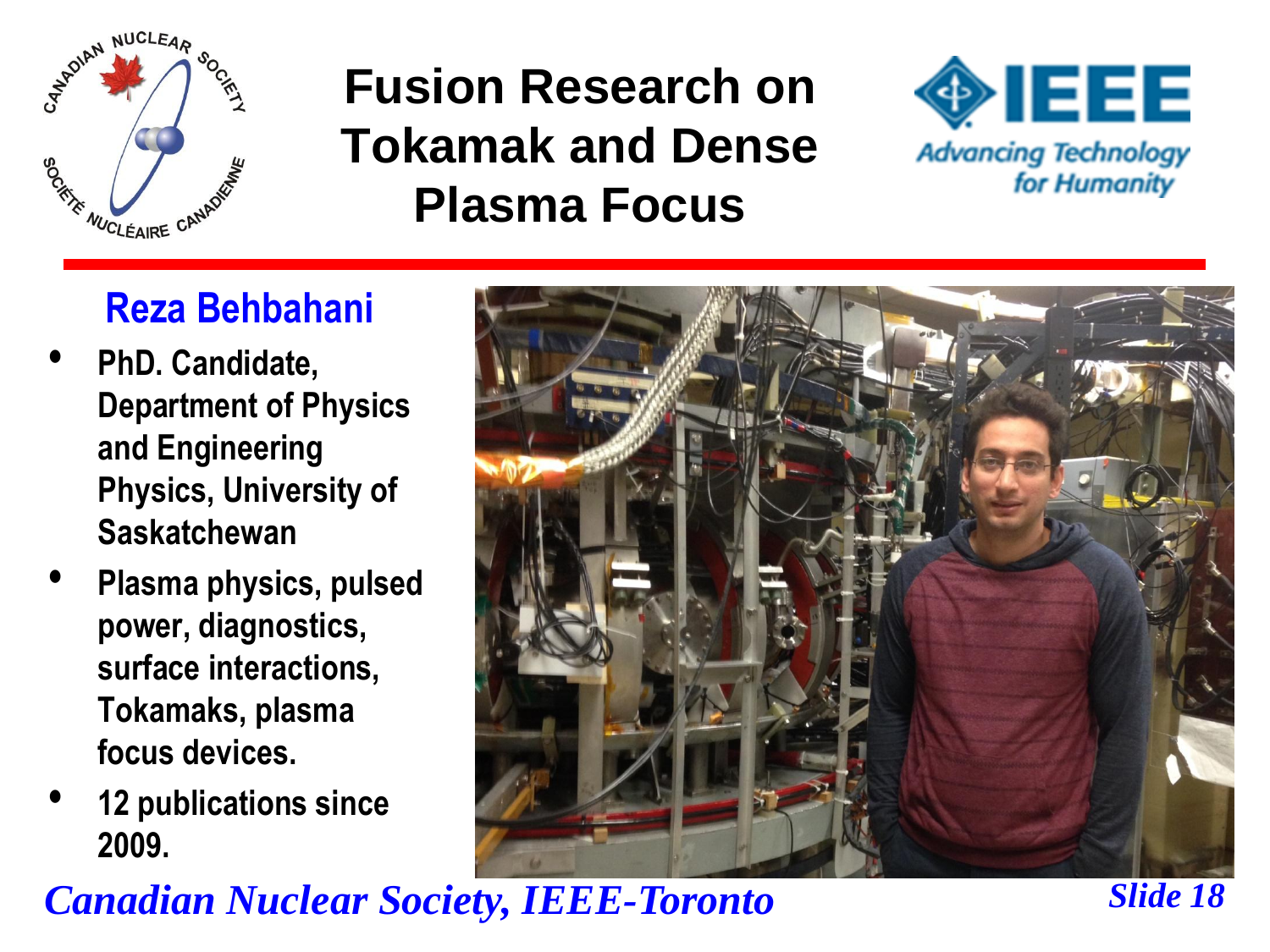

### **Operational Experience at the National Ignition Facility (NIF)**



### **Dr. Sandra J. Brereton**

- **Deputy Principal Associate Director for Operations in the NIF & Photon Science Directorate at Lawrence Livermore National Laboratory (LLNL).**
- **Previously, NIF Readiness Manager, responsible for the start-up of the National Ignition Facility.**
- **Over 20 years experience in operations, nuclear safety, and safety analysis.**
- **B.A.Sc. (Chemical Engineering, U. Toronto).**
- **SM + PhD., Nuclear Engineering, MIT**

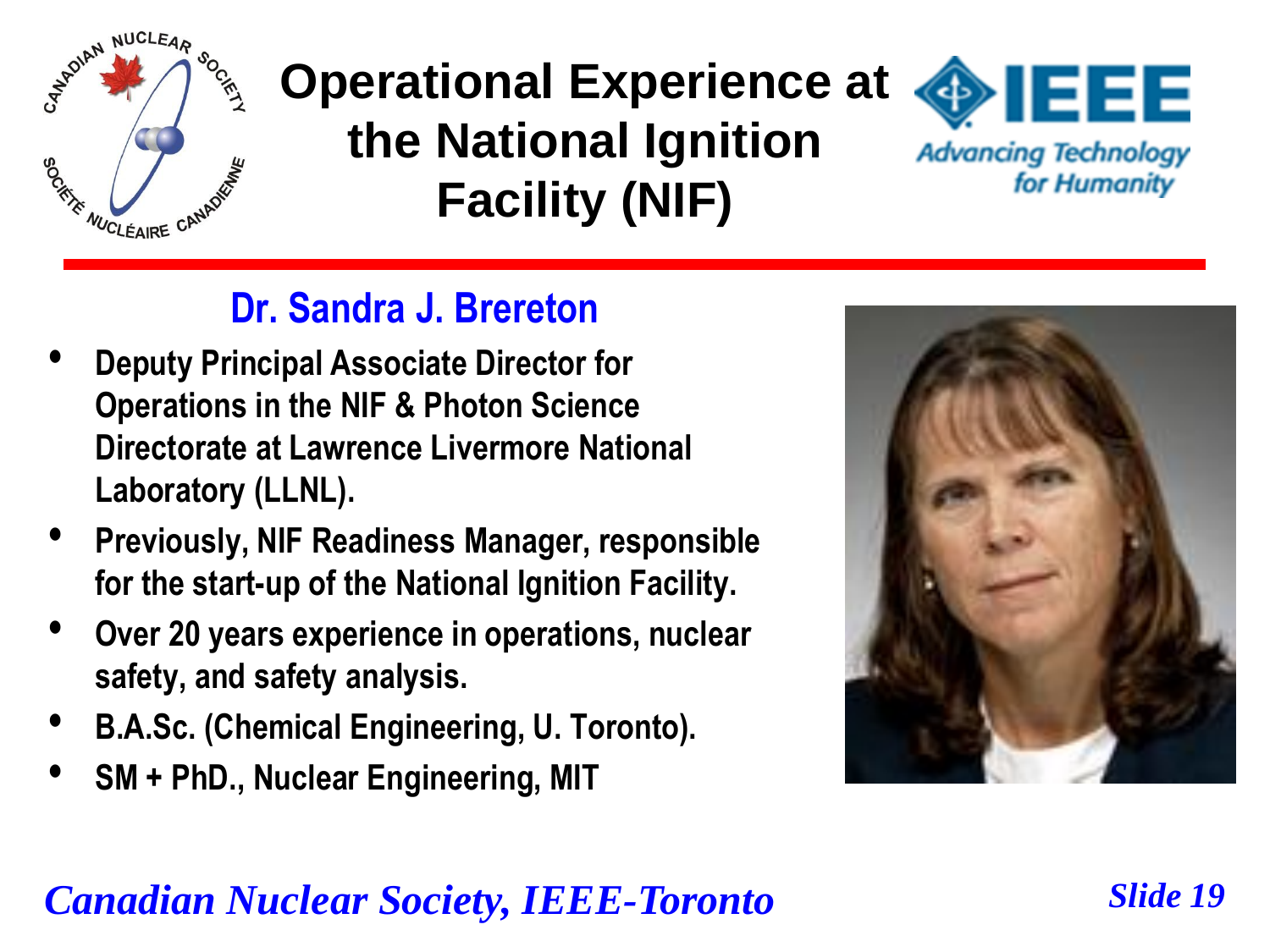

### **Progress in Acoustically-Driven Magnetized Target Fusion Technology at General Fusion**



#### **Mr. Brendan Cassidy**

- **Open Innovation Manager, General Fusion**
- **Systems engineer with an expertise in technology research and development, project management, and alternative energy technologies.**
- **Prior to joining General Fusion in 2011, Brendan held engineering and project management positions with Endurance Wind Power, Honeywell International and Schneider Electric.**
- **He holds a Bachelor of Engineering in Computer Engineering from the University of Victoria (2007).**

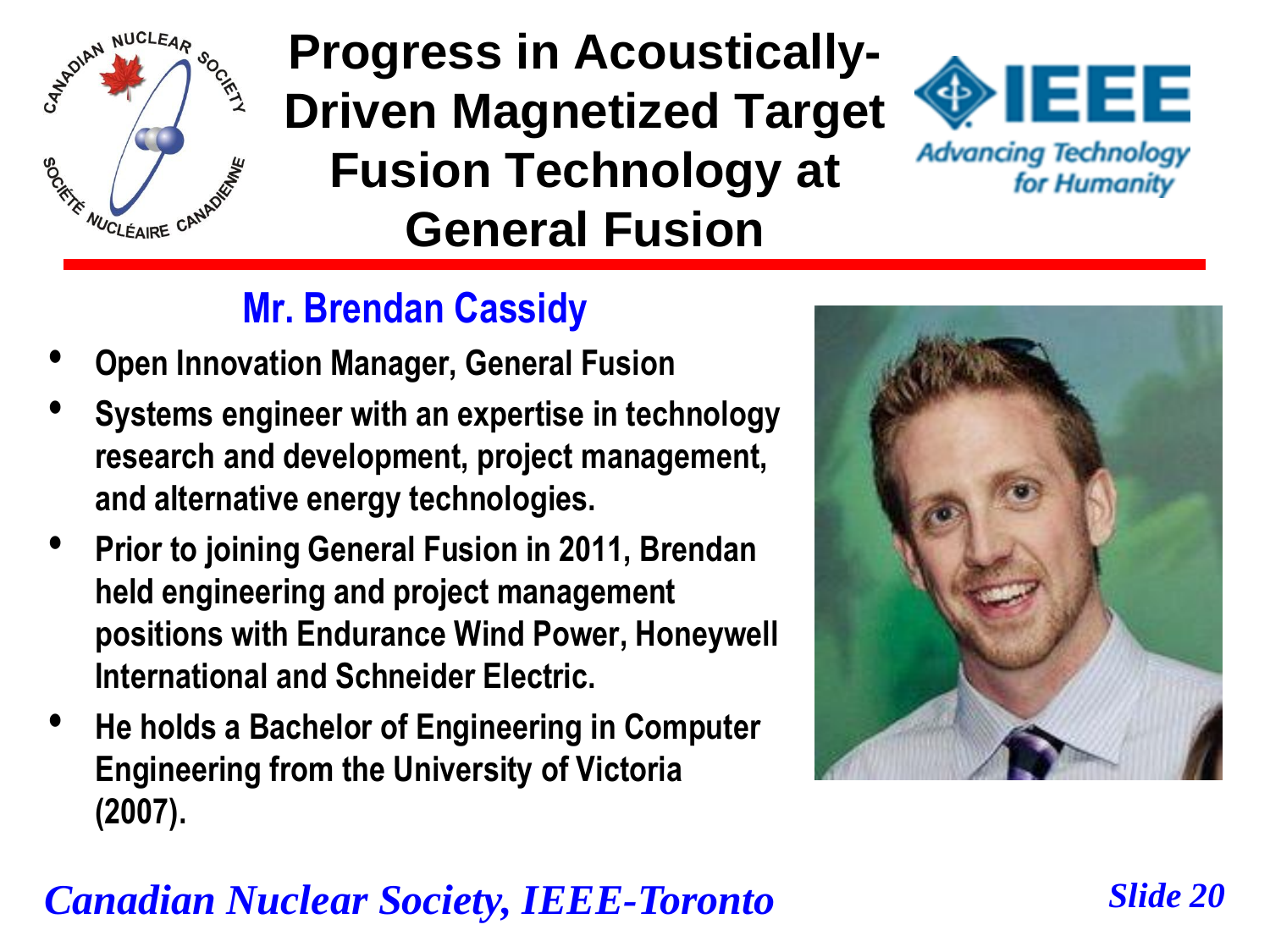

### **Update on Tritium Handling Technologies**



#### **Dr. Hugh Boniface (CNL)**

- **Senior Scientist, Section Head, Hydrogen Isotopes Technology Branch, Canadian Nuclear Laboratories, Chalk River**
- **1984-now, R&D professional at CNL (formerly AECL), focusing initially on heavy water production technology, modelling and plant design, then moving to include related work on tritium processing technology.**

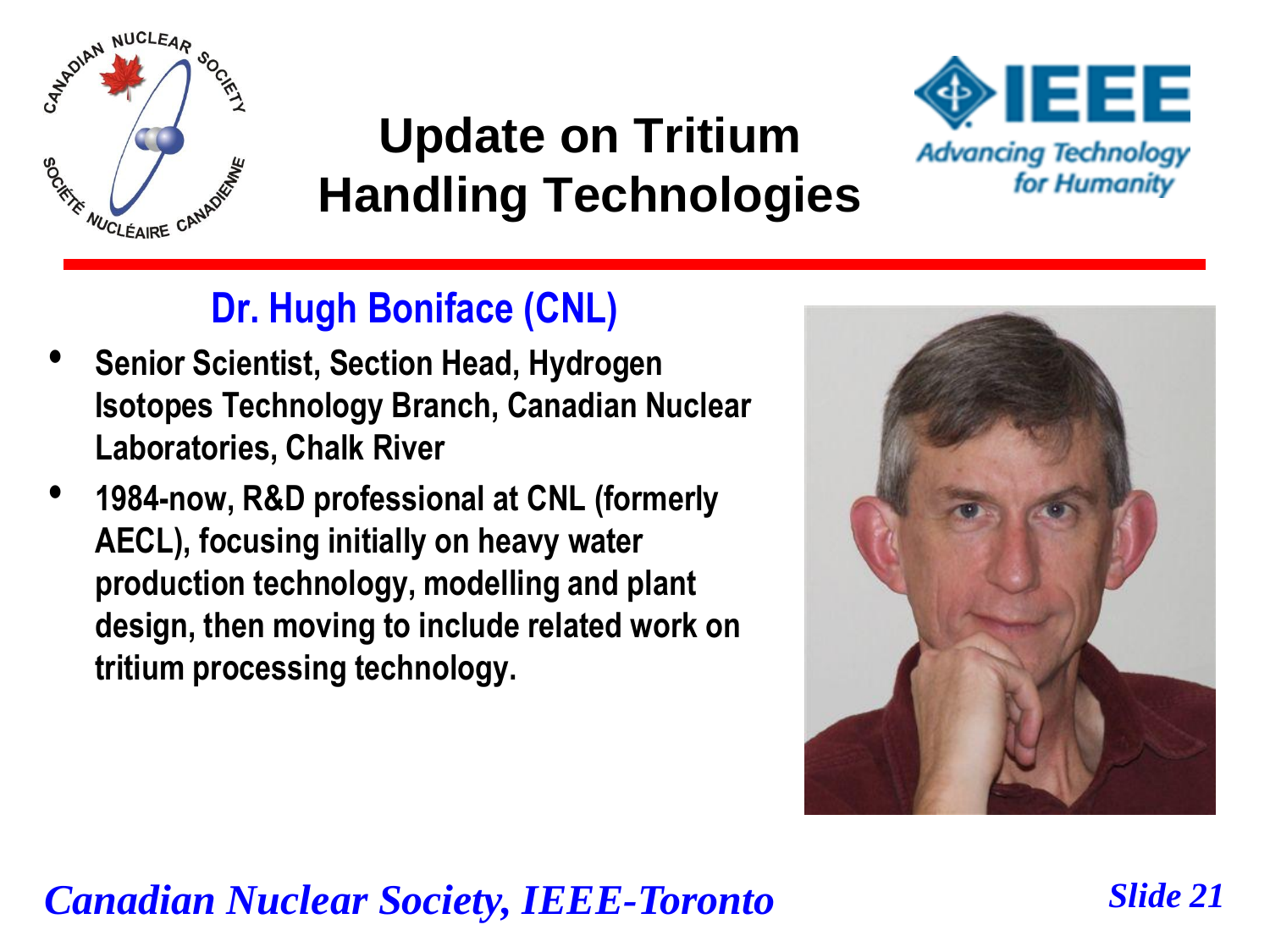

#### **IEEE Studies of Thorium Blanket Lattices for Hybrid Advancing Technology**<br>Fusion-Fission Reactor for Humanity for Humanity **Fusion-Fission Reactor**

### **Dr. Blair P. Bromley (CNL)**

- **Reactor Physicist (since 2003) and Section Head, Computational Physics Branch, Canadian Nuclear Laboratories, Chalk River.**
	- **Innovative Energy Concepts**
	- **Thorium-based fuel and reactor concepts.**
	- **Sub-critical driven systems.**
- **Chair – CNS Fusion Energy Science and Technology (2010-present).**
- **Member of executives of several technical divisions of the American Nuclear Society (ANSTD, FED, AAD, ETWDD) (2013-present).**
- **Member of WiN Canada (since 2007).**



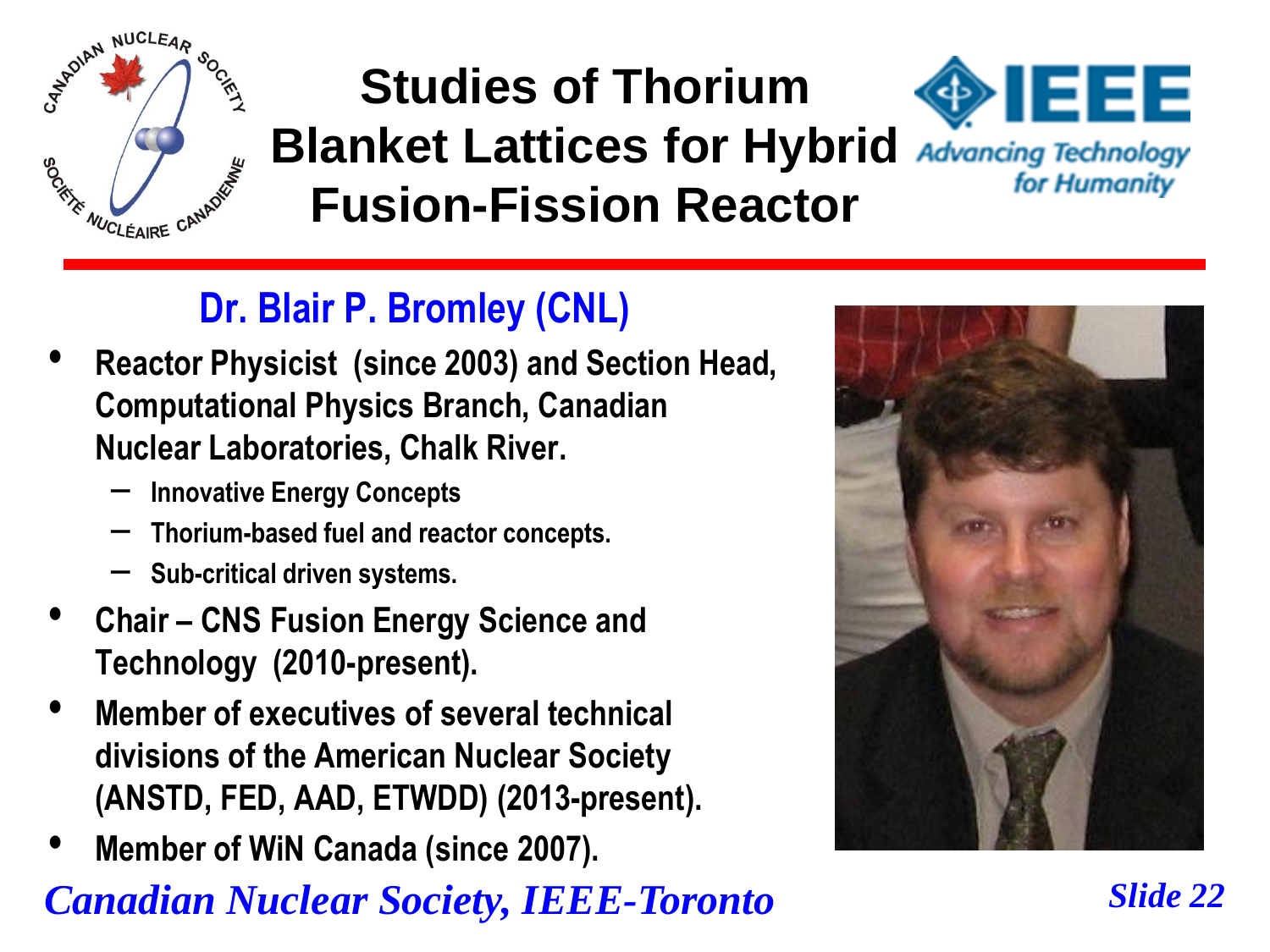

### **Emerging Energy Technologies to Support the Canadian Armed Forces of Tomorrow**



#### **Mr. Paul Labbe (DRDC)**

- **Defence Scientist, Special Policy Project, ADM(S&T)**
- **Defence Research and Development Canada / Government of Canada (DRDC).**
- **Since October 2007 he has been at DRDC Corporate in the Office of the Chief Scientist. He is the lead author of "Evidence base for the development of an enduring DND/CAF Operational Energy Strategy (DOES); Expressing Canadian values through defence operational energy stewardship here and abroad" [\(http://cradpdf.drdcrddc.gc.ca/PDFS/unc166/p800726\\_A](http://cradpdf.drdcrddc.gc.ca/PDFS/unc166/p800726_A1b.pdf) [1b.pdf](http://cradpdf.drdcrddc.gc.ca/PDFS/unc166/p800726_A1b.pdf)).**



### *Canadian Nuclear Society, IEEE Slide 23*